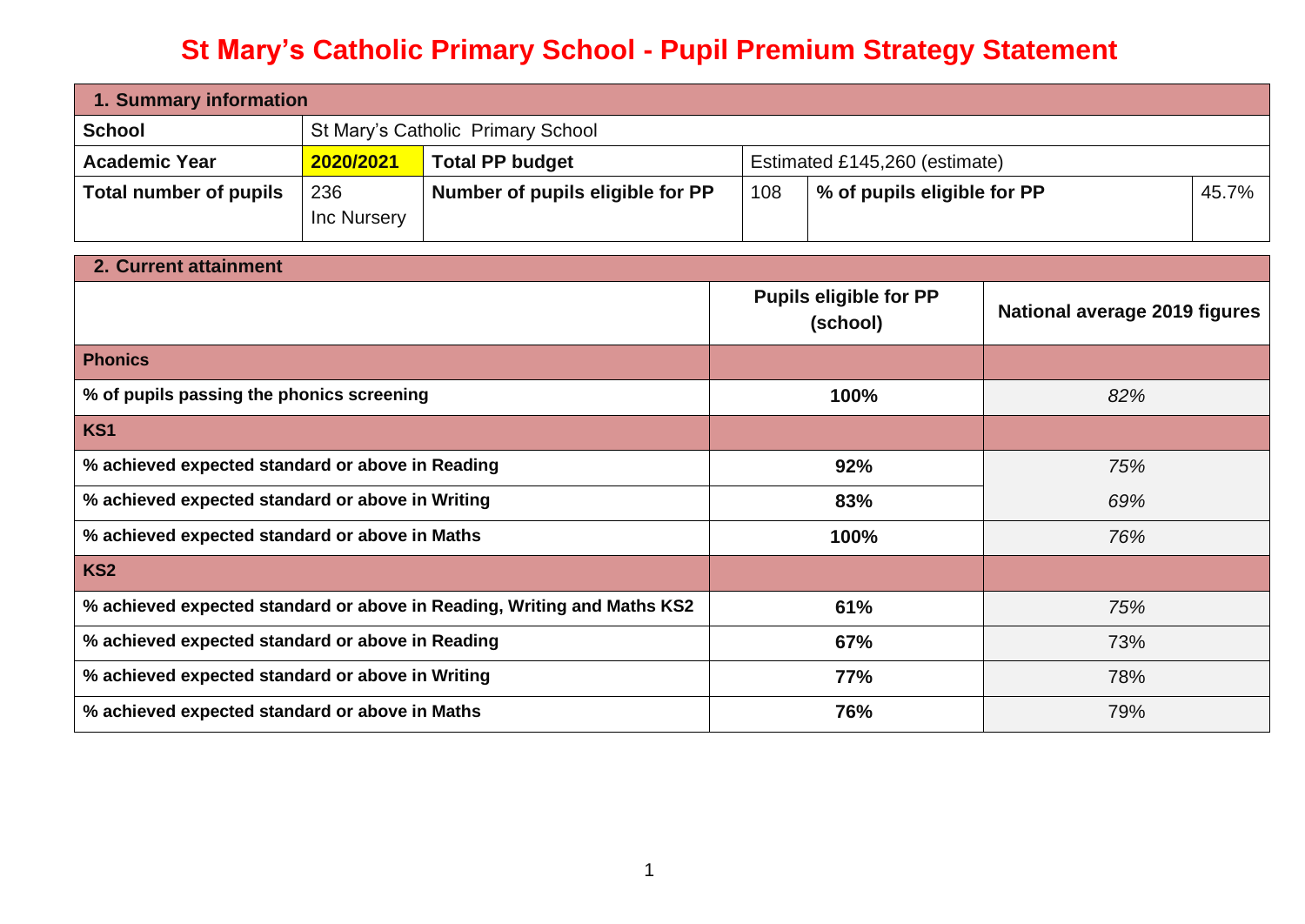|           | 3. Barriers to future attainment (for pupils eligible for PP)                                                                                                                                                                                                                                                                               |
|-----------|---------------------------------------------------------------------------------------------------------------------------------------------------------------------------------------------------------------------------------------------------------------------------------------------------------------------------------------------|
|           | In-school barriers (issues to be addressed in school, such as poor oral language skills)                                                                                                                                                                                                                                                    |
| Α.        | Literacy skills in EYFS are lower for pupils eligible for PPG pupils than for those not in receipt of PPG. This will impact on all other<br>areas of learning, including phonics and could slow progress in subsequent years. This could have further impact on KS1.                                                                        |
| <b>B.</b> | The percentage of PPG pupils at the end of KS2 achieving the expected standard in English and Maths is likely to be lower than their<br>peers. This has been exacerbated by the Covid-19 lockdown.                                                                                                                                          |
| C.        | The Covid-19 lockdown may have impacted on pupil progress in phonics particularly for children joining year 1 who missed a large<br>proportion of teaching in Reception.                                                                                                                                                                    |
| D.        | Low self-esteem and emotional distress amongst some PPG pupils is impeding progress and achievement for these pupils. This<br>continues to be exacerbated by the Grenfell tragedy and, more recently by the lockdown. Children have lost confidence and resilience<br>during the lockdown.                                                  |
| Ε.        | Lack of engagement from the parents of some PPG pupils is affecting academic progress and attainment. This is particularly true for<br>PP pupils who are also WB. The digital divide is also likely to widen gaps and affect engagement as a number of PPG pupils do not<br>have access to the technology needed to access remote learning. |
| F.        | There is a gap in attainment between PPG pupils and their peers in some years. Again, this has widened as a result of lockdown.                                                                                                                                                                                                             |
| G.        | Increase the proportion of PPG pupils achieving greater depth and challenge for more able pupils.                                                                                                                                                                                                                                           |
| Н.        | A number of PPG children are significantly behind their peers and lack basic skills. These gaps have widened following the lockdown<br>and lack of access to This is affecting their ability to fully access the curriculum.                                                                                                                |
|           | <b>External barriers</b> (issues which also require action outside school, such as low attendance rates)                                                                                                                                                                                                                                    |
| L.        | Average attendance for PP pupils is below 96% and percentage of unauthorised absence is above the school average. For some PPG<br>pupils, attendance is below 85%.                                                                                                                                                                          |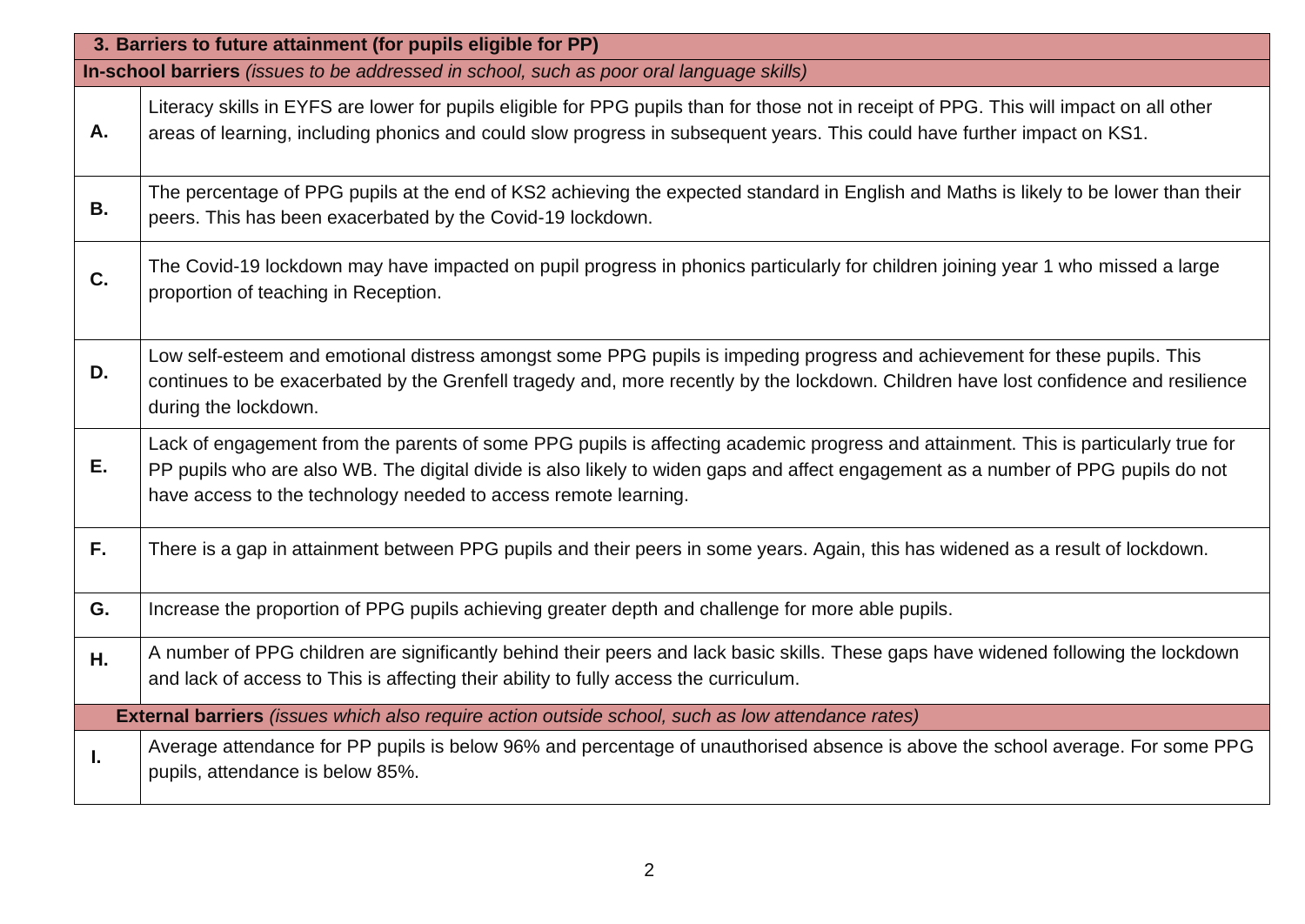|           | 4. Desired outcomes (Desired outcomes and how they will be measured)                                                                            | <b>Success criteria</b>                                                                                                                                                    |
|-----------|-------------------------------------------------------------------------------------------------------------------------------------------------|----------------------------------------------------------------------------------------------------------------------------------------------------------------------------|
| Α.        | Improved Literacy and Communication outcomes for PPG pupils in EYFS and also<br>in KS1.                                                         | Gap narrows<br>Improved listening, speaking and understanding at<br><b>EYFS</b><br>Improved outcomes in Reading and Writing and<br>Understanding of the World Improved     |
| <b>B.</b> | Increase % of PPG achieving the expected standard in RWM                                                                                        | To be in line with or above national average circa<br>65%<br>Average scaled scores to be in line with national<br>average 104/105                                          |
| C.        | Children in Year 1 catch up with lost phonics teaching due to Covid-19                                                                          | Year 1 pupils to continue to achieve above or in<br>line with national figures<br>Year 2 who did not take the screen in summer 20<br>achieve in line with national figures |
| D.        | PP pupils show increased self- confidence and resilience. They show engagement<br>with learning                                                 | Gauged through surveys and impact on learning/<br>Impact of Recovery Curriculum, Mind Up<br>programme, West London Zone and therapy<br>groups                              |
| Е.        | Improved engagement from parents of PP pupils<br>Improved access to technology to access remote learning                                        | Parents better support children<br>Children able to access remote learning                                                                                                 |
| F.        | Attainment gaps will be closed in all year groups                                                                                               | Gap narrowed with peers. Lower gaps compared<br>to last year                                                                                                               |
| G.        | Greater proportion of PPG pupils achieving greater depth. Pupils who achieved<br>GD at KS2 achieve GD at KS2. Challenge built into all lessons. | More PPG pupils achieve higher standard. PPG<br>children maintain higher standard throughout KS1<br>and KS2.<br>Consistently observed in lessons                           |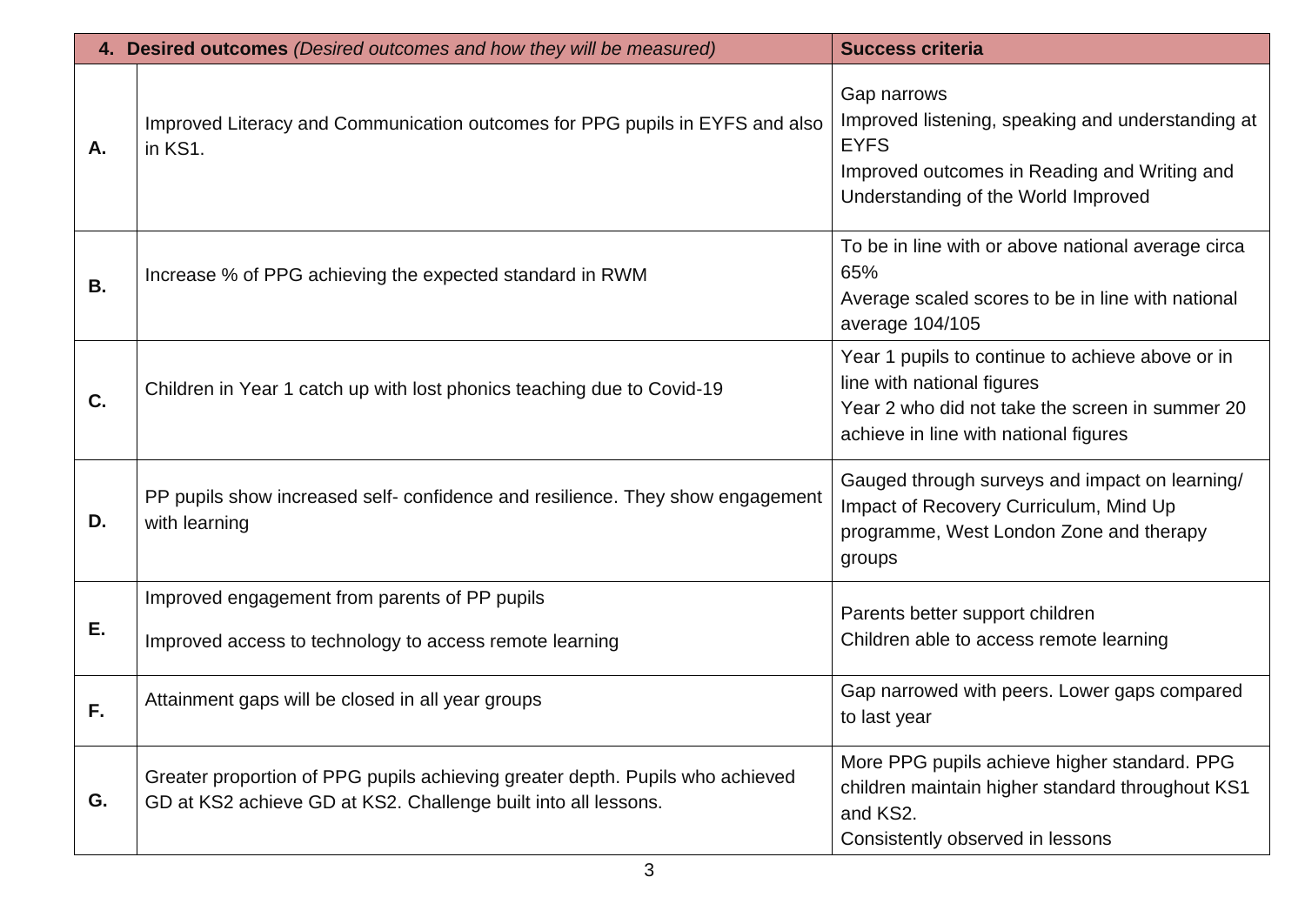| Η. | Acquisition of basic skills in reading and maths improved which allows those PPG<br>children who are falling behind to access the curriculum and be ready for the next<br>stage of their education. Gaps that have arisen through Covid-19 are closed | Improved reading skills.<br>Improved maths skills. Children able to access<br>curriculum for their year group.<br>Gaps from previous year's learning are closed |
|----|-------------------------------------------------------------------------------------------------------------------------------------------------------------------------------------------------------------------------------------------------------|-----------------------------------------------------------------------------------------------------------------------------------------------------------------|
|    | Attendance improves for PP pupils                                                                                                                                                                                                                     | Gap narrows with school average/ Reduction in<br>persistent absence<br>Engagement with parents to improve attendance                                            |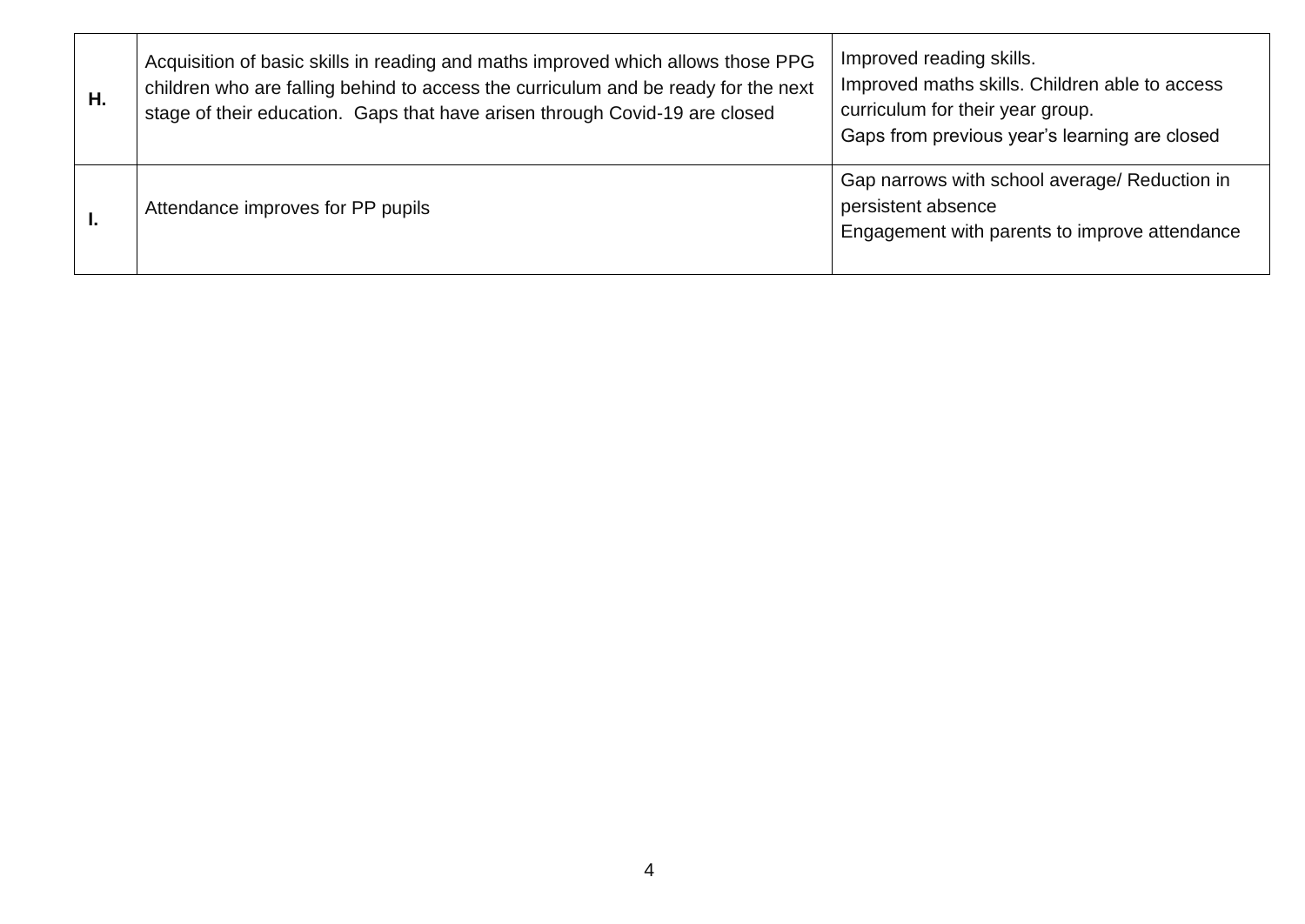| 5. Planned Action with expenditure        |                                                                                                                                                                                            |                    |
|-------------------------------------------|--------------------------------------------------------------------------------------------------------------------------------------------------------------------------------------------|--------------------|
| Academic year                             | 2020/21                                                                                                                                                                                    |                    |
|                                           | The three headings below enable schools to demonstrate how they are using the Pupil Premium to improve classroom pedagogy, provide<br>targeted support and support whole school strategies |                    |
| i. Quality teaching for all               |                                                                                                                                                                                            |                    |
|                                           | Action, planned approach and desired outcomes                                                                                                                                              | <b>Expenditure</b> |
|                                           | Cover for Pupil Progress meetings to ensure pupils are on track                                                                                                                            | £1,400             |
|                                           | Consultants to deliver CPD and support development of teacher skills (EYFS, maths, writing, etc.)                                                                                          | £2,000             |
| Consultant support for School Improvement |                                                                                                                                                                                            | £1,500             |
|                                           | Phonics CPD for new staff and teaching assistants                                                                                                                                          | £1,500             |
|                                           | Early Reading 1/2 day per week working with year 1 and 2 (Autumn term) to improve teaching of phonics and Early<br>reading (lesson observations, action planning, CPD)                     | £5,800             |
|                                           | Release time for staff to participate in Maths Mastery project and CPD for staff                                                                                                           | £2,000             |
|                                           | CPD for staff to improve subject knowledge and teaching                                                                                                                                    | £3,500             |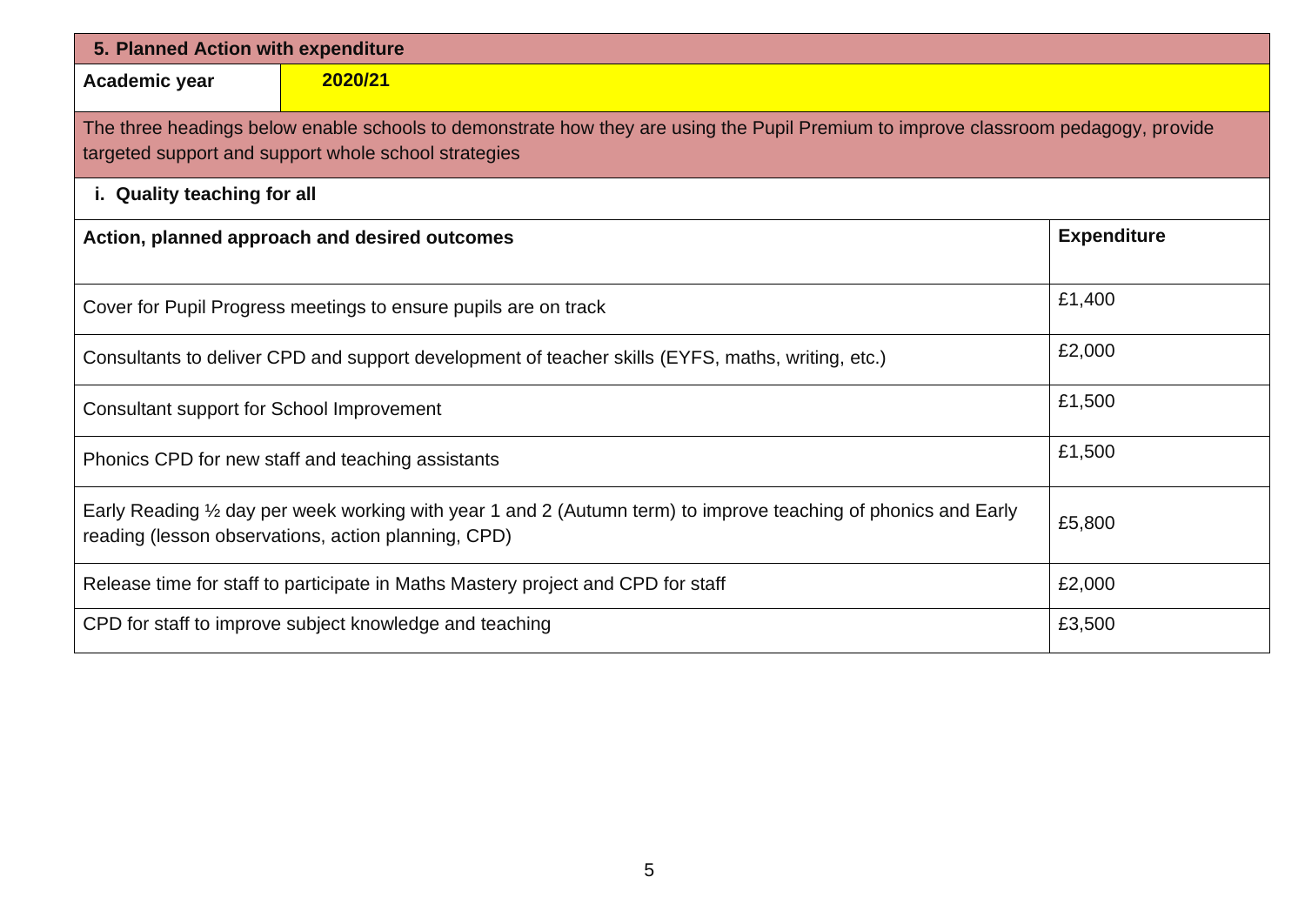| ii. Targeted support                                                                                                                               |                    |
|----------------------------------------------------------------------------------------------------------------------------------------------------|--------------------|
| Action, planned approach and desired outcomes                                                                                                      | <b>Expenditure</b> |
| Breakfast skills groups to improve key skills for pupils                                                                                           | £3,000             |
| Boosters for Years 6 and 2 to support pupils to achieve better than expected standard in all subjects                                              | £3,000             |
| Funding play therapist to provide emotional support to pupils                                                                                      | £7,500             |
| TA support in KS1 & 2 to work with vulnerable pupils in Maths and English                                                                          | £35,000            |
| SEN assistant support to deliver interventions to raise attainment and close gaps                                                                  | £12,000            |
| Training to improve Speech and Language outcomes in EYFS                                                                                           | £1,000             |
| ELSA and Mind up to provide emotional support to pupils and remove barriers to learning                                                            | £3,500             |
| Support for EAL learners to close gaps and improve language acquisition                                                                            | £3,000             |
| Additional support for PP and SEND pupils from Educational Psychologist. Ed. Psych. to work with families and<br>pupils to improve outcomes        | £3,000             |
| Learning mentors to work with vulnerable pupils to help remove barriers to learning, support learning, improve<br>behaviour and improve attendance | £18,000            |
| iii. Whole school strategies                                                                                                                       |                    |
| Action, planned approach and desired outcomes                                                                                                      | <b>Expenditure</b> |
| Support with uniform, school journey, breakfast and club fees for PP pupils                                                                        | £2,100             |
| SENDCo and Assistant Head to monitor outcomes, plan interventions and support teachers to raise standards                                          | £32,000            |
| Lunchtime play support                                                                                                                             | £4,000             |
| Technology support for PPG families to access remote learning.<br>Provision of work for pupils in isolation or lockdown                            | £1,000             |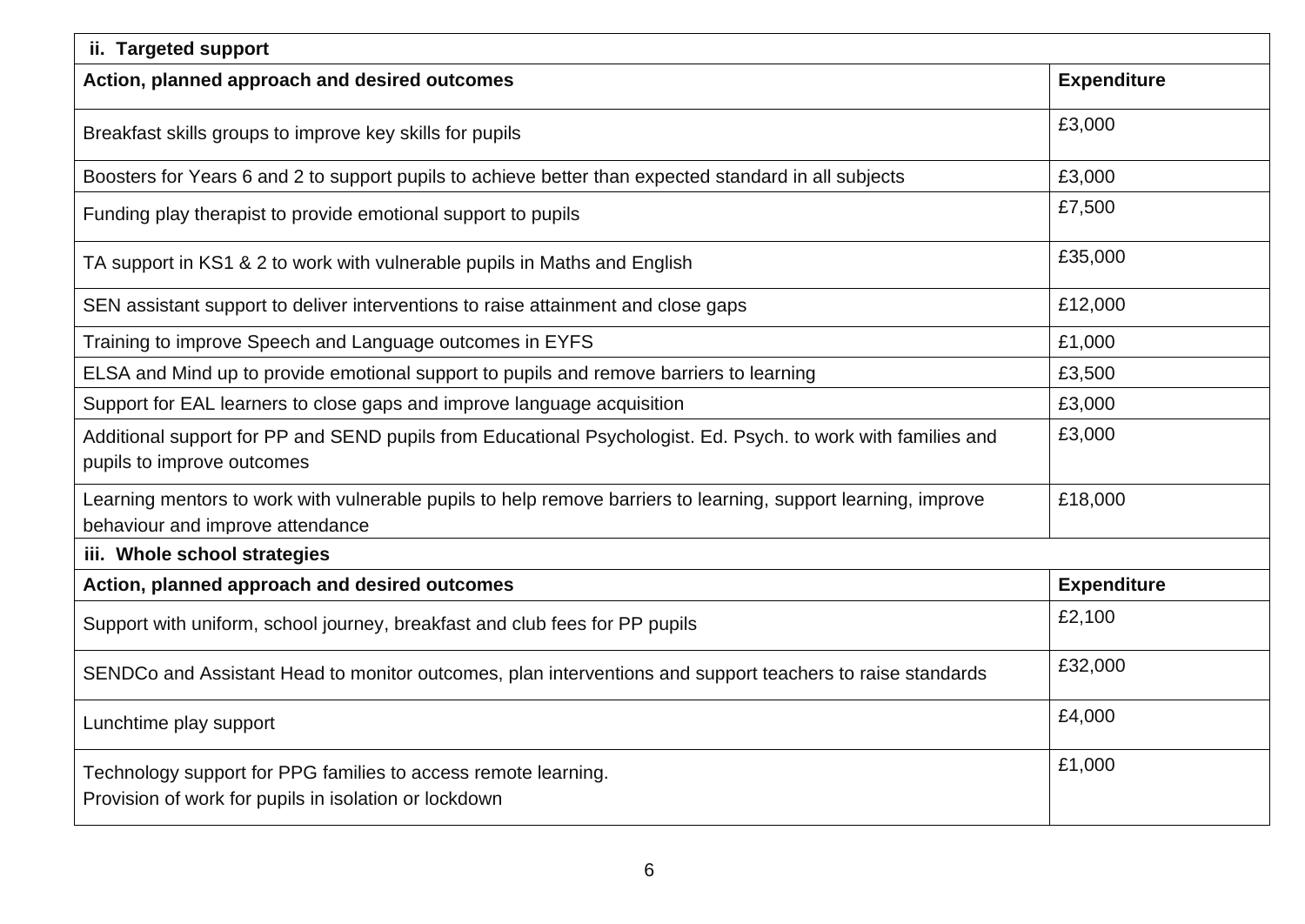| Total budgeted cost                                  | £146,800 |
|------------------------------------------------------|----------|
| Support for families affected by Grenfell Tower fire | £1,000   |

| 6. Review of previous year                                                          |                                                                                                                                                                                                                                                                                                                                                                                                                           |                                                                                                                                                                                                                                          |
|-------------------------------------------------------------------------------------|---------------------------------------------------------------------------------------------------------------------------------------------------------------------------------------------------------------------------------------------------------------------------------------------------------------------------------------------------------------------------------------------------------------------------|------------------------------------------------------------------------------------------------------------------------------------------------------------------------------------------------------------------------------------------|
| 2019/20                                                                             |                                                                                                                                                                                                                                                                                                                                                                                                                           |                                                                                                                                                                                                                                          |
| i. Quality of teaching for all                                                      |                                                                                                                                                                                                                                                                                                                                                                                                                           |                                                                                                                                                                                                                                          |
|                                                                                     | <b>Estimated impact:</b> Did you meet the success criteria? Include impact on pupils not eligible<br>for PP, if appropriate.                                                                                                                                                                                                                                                                                              | <b>Cost</b>                                                                                                                                                                                                                              |
| Cover for Pupil Progress meetings to<br>ensure pupils are on track                  | Pupil progress meetings took place in Autumn with some follow up in Spring before lockdown. They<br>allowed senior leaders to monitor progress and attainment of all pupils, plan interventions and to<br>take action where necessary to ensure standards were maintained.                                                                                                                                                |                                                                                                                                                                                                                                          |
| Release time for staff to participate in<br>Power of Reading Training, subscription | Teacher subject knowledge and confidence grew as a result of taking part. Consequently, pupils'<br>progress was strong. Power of Reading will continue this year.                                                                                                                                                                                                                                                         | £1,500                                                                                                                                                                                                                                   |
| CPD for staff to improve subject                                                    | CPD was interrupted during lockdown. However, the CPD programme was redirected towards<br>remote learning and the use of Google Classroom and other platforms to support pupils while they<br>were at home. Subject leaders attended subject specific training to improve planning and delivery in<br>their subjects. DSLs attended regular training which helped to support the most vulnerable pupils in<br>the school. | £7,000                                                                                                                                                                                                                                   |
|                                                                                     |                                                                                                                                                                                                                                                                                                                                                                                                                           | Due to the Covid-19 pandemic, the school was closed for the majority of pupils from 20 <sup>th</sup> March 2020.<br>Consequently, progress against priorities for 2019/20 was limited. PPG grant was used to cover other<br>expenditure. |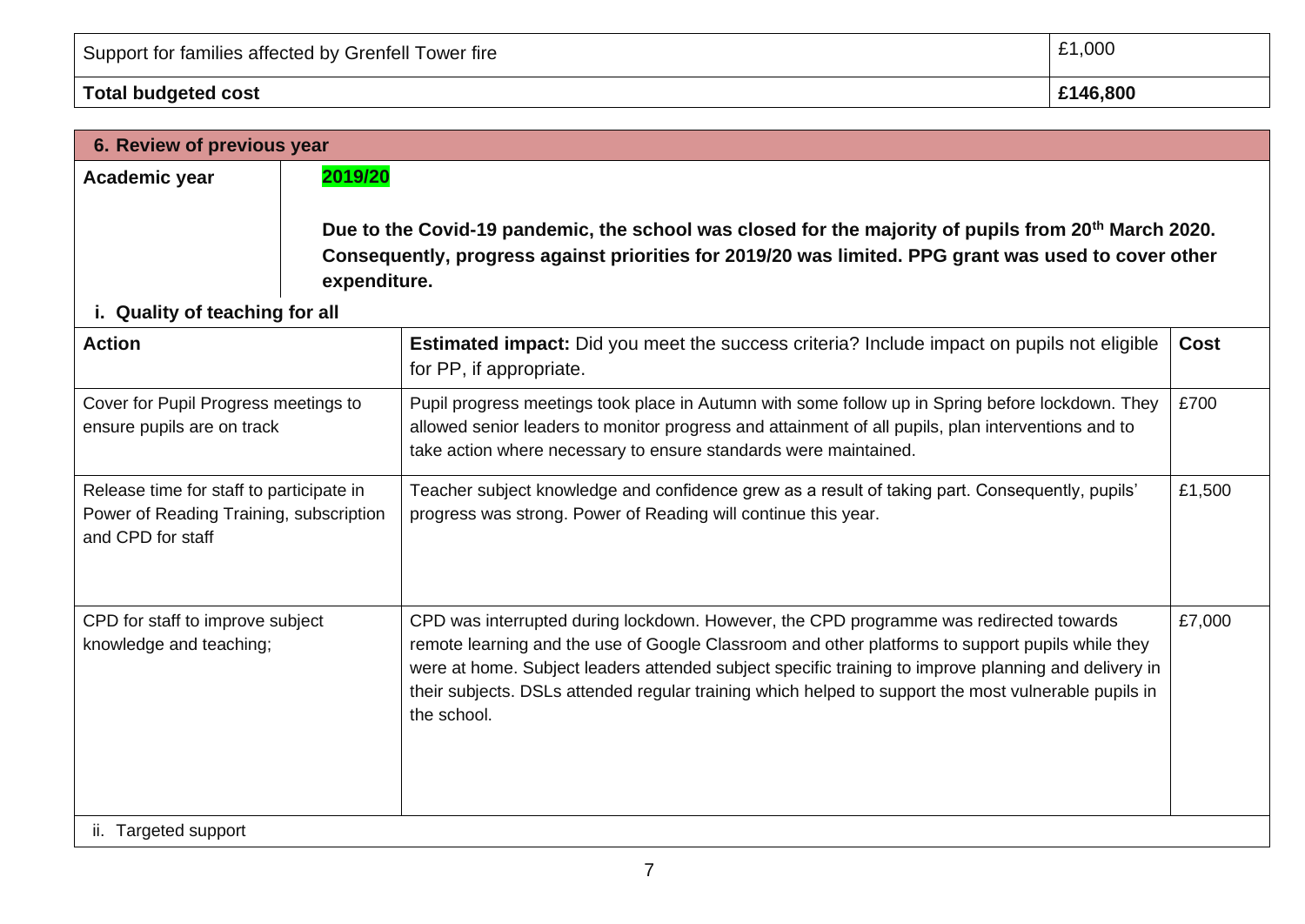| Action                                                                                                                                                       | Estimated impact: Did you meet the success criteria? Include impact on pupils not eligible for PP, if<br>appropriate.                                                                                                                                                                                                                                                                                                                                                                                             | Cost    |
|--------------------------------------------------------------------------------------------------------------------------------------------------------------|-------------------------------------------------------------------------------------------------------------------------------------------------------------------------------------------------------------------------------------------------------------------------------------------------------------------------------------------------------------------------------------------------------------------------------------------------------------------------------------------------------------------|---------|
| Boosters for Year 6<br>Intervention Teacher and support staff<br>for Year 2 to support pupils to achieve<br>better than expected standard in all<br>subjects | These were cut short when the school went into lockdown. However, evidence before that these<br>were having an impact on pupils, improving fluency, skills and consolidating learning in class.<br>These sessions will be crucial in the coming year as we aim to close gaps that have arisen from<br>children not being at school.                                                                                                                                                                               | £20,500 |
| Funding play therapist to provide<br>emotional support to pupils                                                                                             | The need for play therapy continues to outstrip availability. Our pupils need support due to family<br>circumstances and the ongoing fallout from Grenfell. Their needs impact on their ability to access<br>the curriculum. Play therapy was provided to children until lockdown and some was able to continue<br>to help children during the pandemic. Going forward, we foresee that there will continue to be a<br>great need for play and art therapy to support the emotional and mental welfare of pupils. | £10,500 |
| TA support in KS1 & KS2 to work with<br>vulnerable pupils in Maths and English                                                                               | TAs support was in place until lockdown, supporting learning and helping children to develop<br>resilience. After lockdown, these members of staff were redeployed to lead groups of vulnerable<br>pupils attending school.                                                                                                                                                                                                                                                                                       | £27,000 |
| SEN assistant support to raise<br>attainment and close gaps                                                                                                  | SEN assistant worked with the most disadvantaged pupils across the school, many of whom are<br>PPG and SEND, until lockdown. They have provided tailored programmes for these children which<br>support them to meet the targets in their Learning Support Plans. In EYFS, their focus was on<br>language development and phonics. They implemented interventions to support language and<br>comprehension. Pre and post intervention data shows excellent progress by pupils.                                    | £50,000 |
| Mind Up to provide emotional support to<br>pupils and remove barriers to learning                                                                            | Mind Up as a whole school focus, has given all children and staff an understanding of how the brain<br>works which again has helped children to control their emotions. Mind UP was delivered to all<br>pupils.                                                                                                                                                                                                                                                                                                   | £2,500  |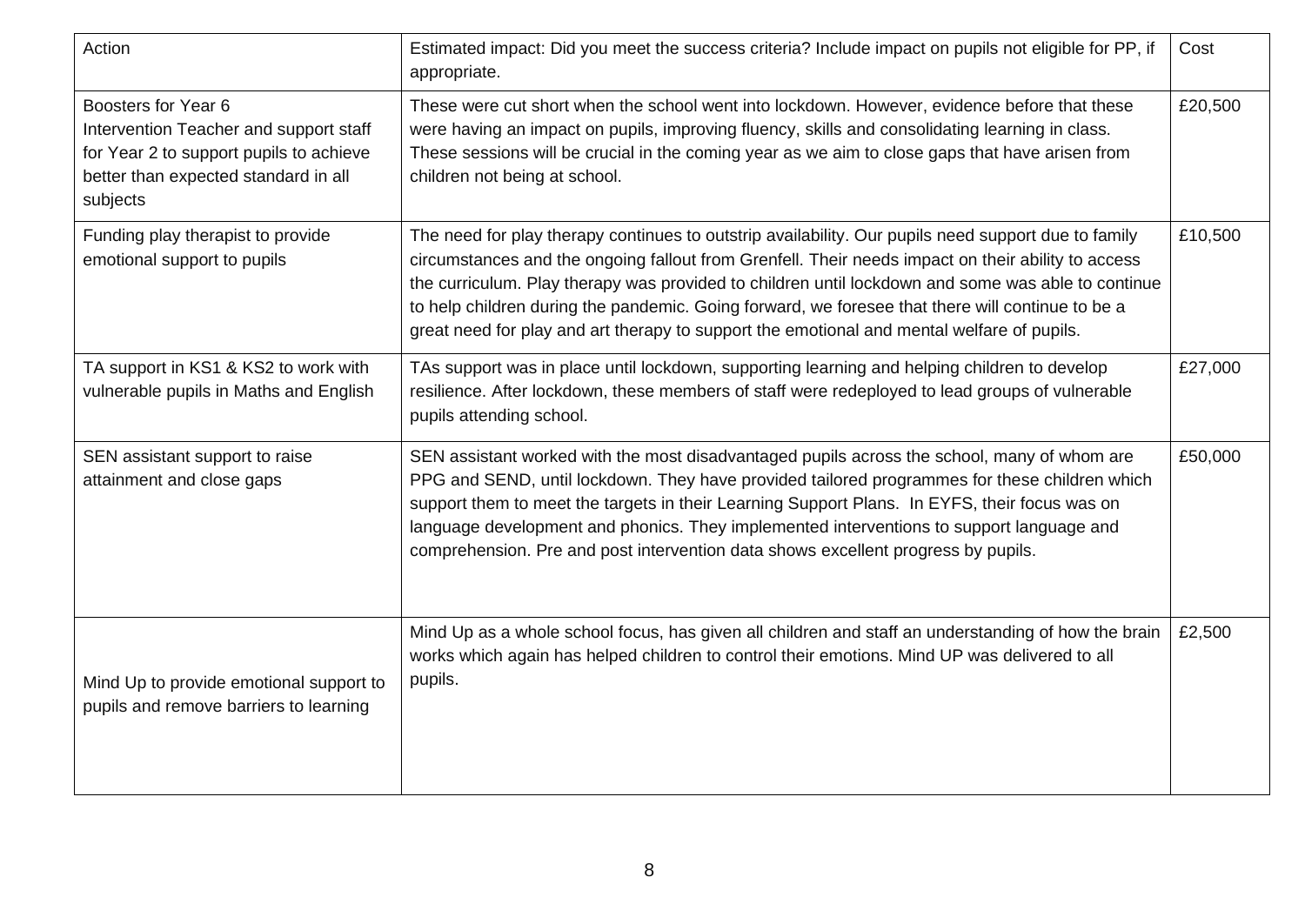| Additional support for PP and SEND<br>pupils from Educational Psychologist                                                                                                 | The Educational Psychologist provided support until lockdown. With her support the school was<br>able to secure EHCPs for several children.                                                                                                                                                                                                                                                                                                                                                          | £3,000  |
|----------------------------------------------------------------------------------------------------------------------------------------------------------------------------|------------------------------------------------------------------------------------------------------------------------------------------------------------------------------------------------------------------------------------------------------------------------------------------------------------------------------------------------------------------------------------------------------------------------------------------------------------------------------------------------------|---------|
| Learning mentors to work with<br>vulnerable pupils to help remove barriers<br>to learning, improve behaviour and<br>improve attendance                                     | Pupils supported made progress either academically or emotionally or both.                                                                                                                                                                                                                                                                                                                                                                                                                           | £20,000 |
| iii. Whole School Strategies and Other Approaches                                                                                                                          |                                                                                                                                                                                                                                                                                                                                                                                                                                                                                                      |         |
| Action                                                                                                                                                                     | Estimated impact: Did you meet the success criteria? Include impact on pupils not eligible for PP, if<br>appropriate.                                                                                                                                                                                                                                                                                                                                                                                | Cost    |
| Support with uniform, school journey and<br>club fees for PP pupils<br>Provision of food and other necessities<br>to pupils shielding or adversely affected<br>by lockdown | Provided for PP pupils and other vulnerable pupils. Improved access to wider opportunities/clubs.<br>During lockdown, many of our pupils experience acute financial need. We have supported a<br>number of families who were struggling by providing food, technology, clothes and other necessity.<br>Some of these families were not entitled to FSM vouchers issued by the Government or could not<br>survive even with these vouchers.                                                           | £6,500  |
| SENDCo and Assistant Head to monitor<br>outcomes, plan interventions and<br>support teachers to raise standards                                                            | Regular monitoring allowed the school to identify underperformance and tackle it promptly across<br>the school until lockdown. As a result, pockets of underperformance were quickly addressed and<br>outcomes maintained for all pupils, especially the most vulnerable. Deliver CPD for new and<br>existing staff.<br>During lockdown, the SENCO, who is a DSL, ensured the safeguarding of pupils. They also carried<br>out strategic planning to allow the safe partial reopening of the school. | £20,000 |
| Lunchtime play support                                                                                                                                                     | Improved provision at lunchtime gives opportunities to PPG to maintain a healthy lifestyle and<br>interpersonal skills. It helped to reduce behaviour incidents during lunchtime. Also included here<br>was additional adult support to allow PP/SEND pupils to access swimming and after school sports<br>clubs before lockdown and to access the full range of activities during lockdown when these pupils<br>attend school.                                                                      | £5,500  |